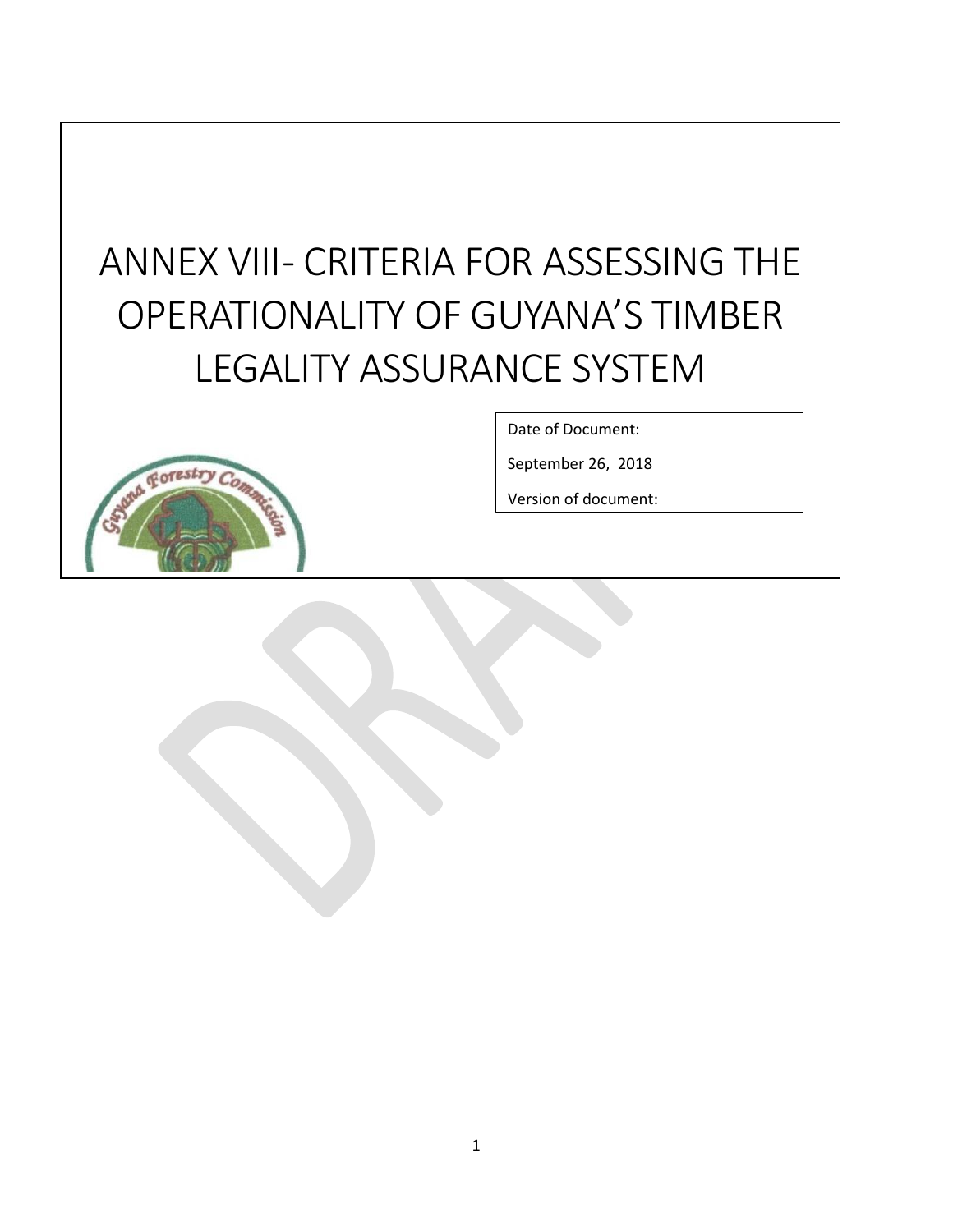#### **BACKGROUND**

A joint independent technical evaluation of the GTLAS will be carried out before the Forest Law Enforcement, Governance and Trade (FLEGT) licensing of timber exports to the European Union commences. This joint technical evaluation will assess the entire system to determine whether adequate mechanisms are in place to ensure the GTLAS functions and performs in practice as intended. The evaluation will review the system description with special focus on any revisions made to the Agreement after ratification. The Terms of Reference (TOR) for the independent technical evaluation will be jointly agreed between the Parties, within the Joint Review and Monitoring Committee (JRMC).

The technical evaluation will cover the following:

- The Legality Definition which lists the laws of Guyana that must be complied with in order for a licence to be issued.
- The control of the supply chain to track timber products from the forest to the point of export or domestic sale, and from the point of import to the point of export or domestic sale;
- The verification procedures to determine compliance with all elements of the definition of legality and control of the supply chain.
- The procedures for issuing Export Certificates and for issuing FLEGT licences.
- The Independent auditing to ensure that the system is functioning as intended.

Based on the experience of other Agreements, the assessment of the GTLAS may be carried out using a stepwise and iterative approach where any weaknesses and non-compliances of the GTLAS identified during the assessment can be progressively addressed through the planned implementation of corrective measures.

# **1. DEFINITION OF LEGALITY**

Legally produced timber should be defined on the basis of the laws applicable in Guyana. The definition used must be unambiguous, objectively verifiable and operationally workable and, as a minimum, include the laws and regulations that cover:

- Harvesting rights: the allocation of forest concessions and the granting of legal rights to harvest timber within legally defined boundaries.
- Forestry operations: compliance with legal requirements regarding forest management and operations including compliance with relevant environmental and social legislation.
- Fees and taxes: compliance with legal requirements concerning taxes, royalties, and fees (or any other revised revenue system) directly related to timber harvesting and harvesting rights.
- Other users: respect for other parties' legal tenure or rights of use of land and resources that may be affected by timber harvesting rights, where such other rights exist.
- Trade and customs: compliance with legal requirements for trade and customs procedures.

#### Key Questions:

1.1.1: Are the legal requirements clearly identified in the Legality Definition?

1.1.2: Are principles, criteria and indicators that can be used to test compliance with each element of the Legality Definition specified?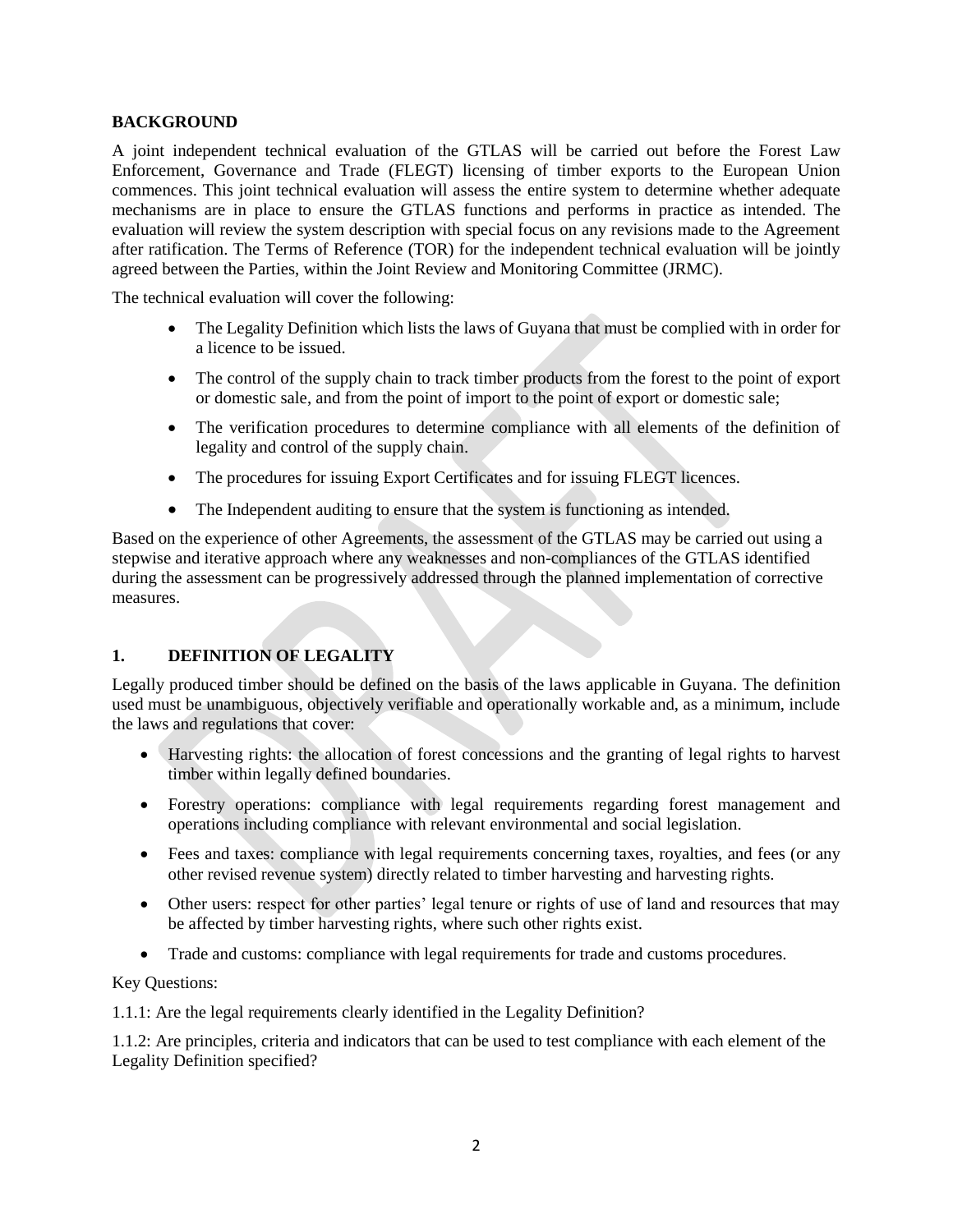1.1.3: Are the verifiers which are used to verify compliance with each Principle and Criterion of the Legality Definition specifically based on documented legal references, within the mandated Ministry or Government Agency, which describes how the verifier ensures compliance with the indicator?

1.1.4 Are the verifiers clear, objective and operationally workable? Is there any possible confusion with regards to the nature of the verifier? Does the verifier cover all iterations and / or real-world practices in terms of the entities and activities to which they apply? Does the verifier hold a legal basis? Is the verifier appropriate and adequate to confirm compliance with the intent of the indicator? Is the verifier currently used by operators and responsible authorities?

1.1.5: Are the roles and responsibilities of all relevant stakeholders and regulatory agencies identified clearly for each criteria and indicator?

1.1.6: Does the Legality Definition cover the relevant sections of the related current laws and regulations? If not, why are some of these relevant sections not reflected in the Definition?

1.1.7: Has there been stakeholder engagement in developing the Legality Definition?

1.1.8: Have the legal requirements that were identified during stakeholder discussions been included in the GTLAS?

1.1.9: Has the Legality Definition been adjusted after the ratification of the Agreement? Are the verifiers which are used to check compliance with each Principle and Criterion of the Legality Definition specifically based on documented legal references, within the mandated Ministry of Government Agency, which describes how the verifier ensures compliance with the indicator?

In the event of amendments to the Legality Definition, key questions will include:

1.2.0: Were all relevant stakeholders consulted on these amendments, and were any subsequent changes to the legality verification system done through a process that took adequate account of their viewpoints?

1.2.1: In the event of amendments to the Legality Definition do all revisions conform to questions 1.1.1 to 1.2.0?

# **2. CONTROL OF THE SUPPLY CHAIN**

Systems to control the supply chain must provide credible assurance that timber products can be traced throughout the supply chain from:

- the point of harvest in the forest to the point of export;
- the point of harvest in the forest to the point of sale on the domestic market;
- the point of import to the point of sale on the domestic market; and
- the point of import to the point of export.

#### **2.1. Rights of use**

There is clear delineation of areas where forest resource use rights have been allocated and the holders of those rights have been identified.

Key Questions:

2.1.1: Is the supply chain control system robust enough to prevent contamination with materials for which valid use rights are not assured?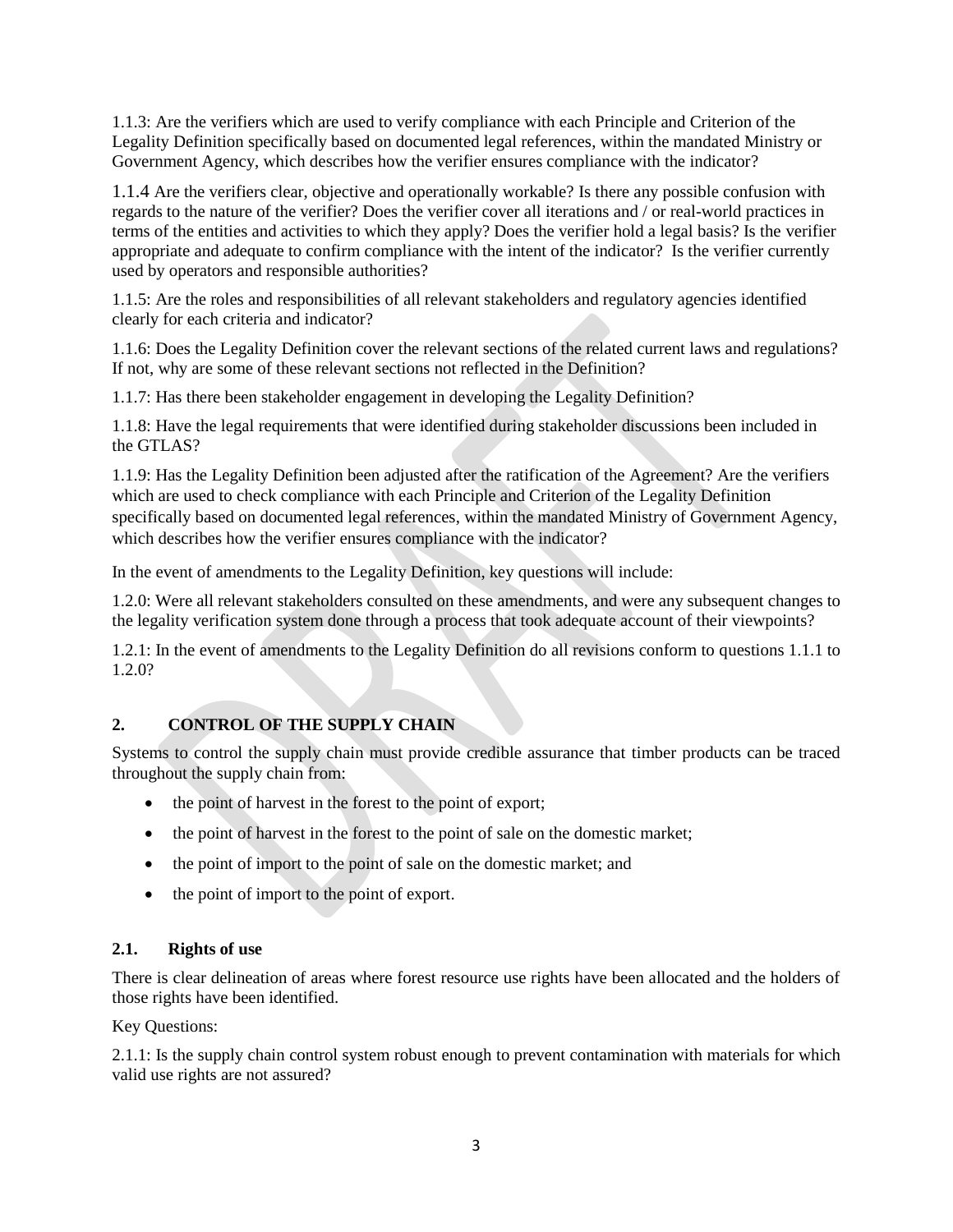2.1.2: Does the control system ensure that FSOs carrying out harvesting operations have been granted appropriate rights of use for the specific forest areas?

2.1.3: Are the procedures for issuing harvesting rights and the information on such rights, including their holders, publically available?

# **2.2. Methods for controlling the supply chain**

There are effective mechanisms for tracing timber throughout the supply chain from harvesting or point of import to the point of domestic sale or export covering the following:

- legal status of FSOs;
- legal access to the forest;
- legal rights to harvest;
- forest management and timber harvesting (including salvaged timber);
- post harvest (log tagging and documentation);
- transportation of timber products;
- processing of timber products;
- sale of timber products on the domestic market;
- confiscated and abandoned timber products;
- export of timber products;
- import of timber products;
- timber products in transit for export;
- social, labour and fiscal aspects related to FSOs' operations;
- the legal establishment and fiscal compliance of the FSO; and
- the environmental aspects related to FSOs' operations.

The approach for identifying timber may vary, ranging from the use of labels for individual items to reliance on documentation accompanying a load or batch. The selected method should reflect the type and value of timber and the risk of contamination with unknown or illegal timber.

Key Questions:

2.2.1: Are all the different types of supply chain operations and sources of timber, identified and described in the control system?

2.2.2: Are all stages in the supply chain identified and described in the control system?

2.2.3: Is a credible risk-based approach included in the verification methodology to ensure that sections of the supply chain that present the highest risk of contamination with unknown or illegal timber receive specific attention? Are risk-based approaches included in the verification methodologies implemented and functioning as intended, in practice?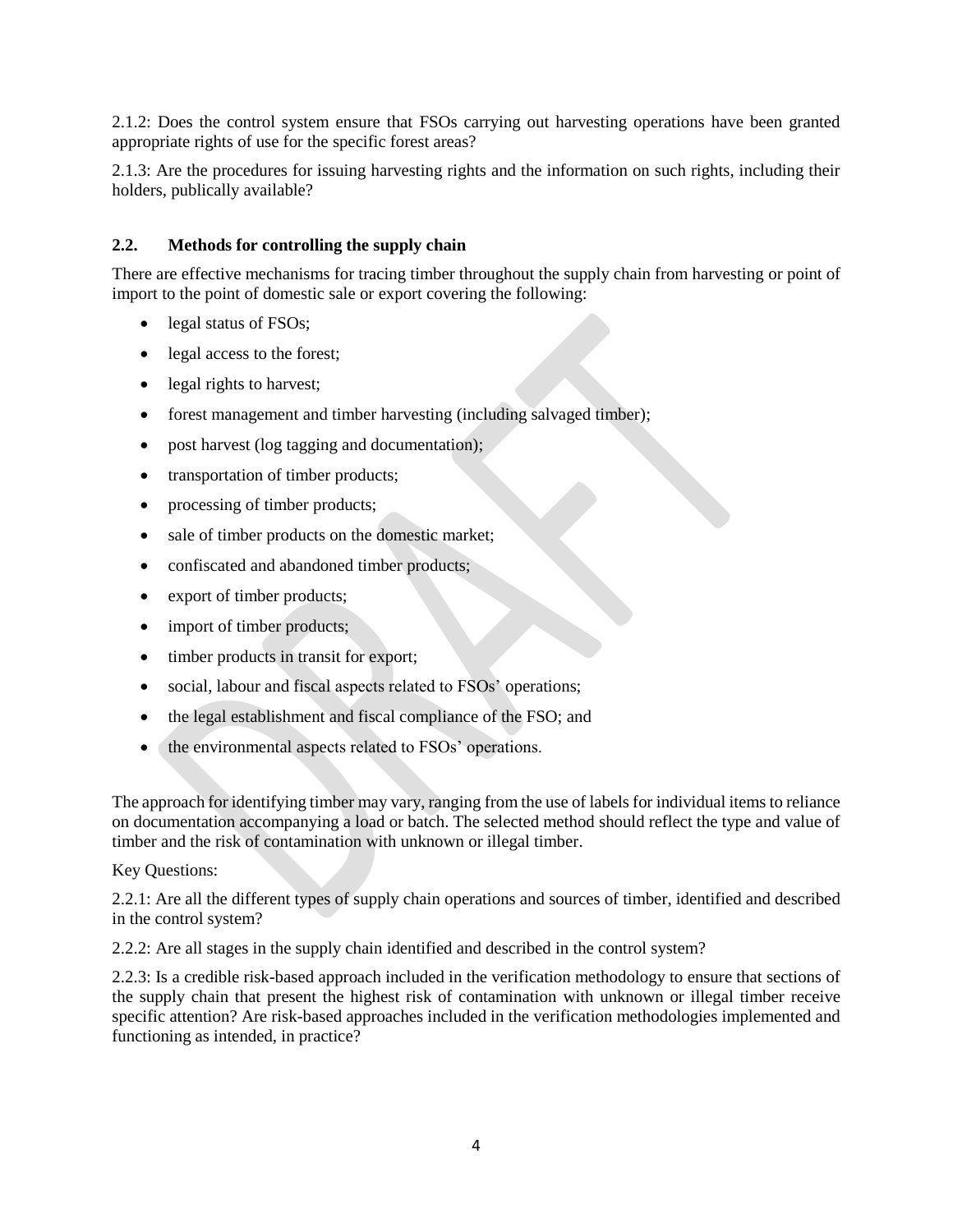2.2.4: Have methods to identify the product origin and to prevent mixing with timber from unknown sources in the following stages of the supply chain been defined and documented? Are these methods implemented and functioning as intended, in practice?

- standing timber (inventory for large concessions)
- logs in the forest
- transport and interim storage (log yards/ponds, interim log yards/ponds)
- arrival at processing facility and storage of materials
- entry into and exit from processing facility
- storing of processed products at the processing facility
- exit from processing facility and transport
- arrival at point of export

2.2.5: Which organisations are in charge of controlling the timber flows? Do they have adequate human and other resources for carrying out the control activities?

2.2.6 Are the supply chain control procedures clearly defined and communicated to relevant stakeholders? Are the supply chain control procedures implemented and functioning as intended, in practice?

# **2.3. Quantitative data management**

There are robust and effective mechanisms for measuring and recording the quantities of timber products at each stage of the supply chain, including reliable and accurate pre-harvest estimations of the standing timber volume (where applicable) in each harvesting site.

Key questions:

2.3.1: Does the control system produce quantitative data of inputs and outputs, including conversion ratios where applicable, at the following stages of the supply chain?

- o standing timber (inventory for large concessions)?
- o logs in the forest (at log landings)?
- o transported and stored timber (log yards/ponds, interim log yards/ponds)?
- o arrival at the processing facility and storing of materials?
- o entry into and exit from production lines?
- o storing of processed products at the processing facility?
- o exit from processing facility and transport?
- o arrival at point of export?

2.3.2: Are the functions of information systems for the verification of the supply chain clearly defined?

2.3.3: If confiscated timber is authorized to re-enter the supply chain, is it managed by the system to ensure that all necessary steps for regularization have been followed beforehand?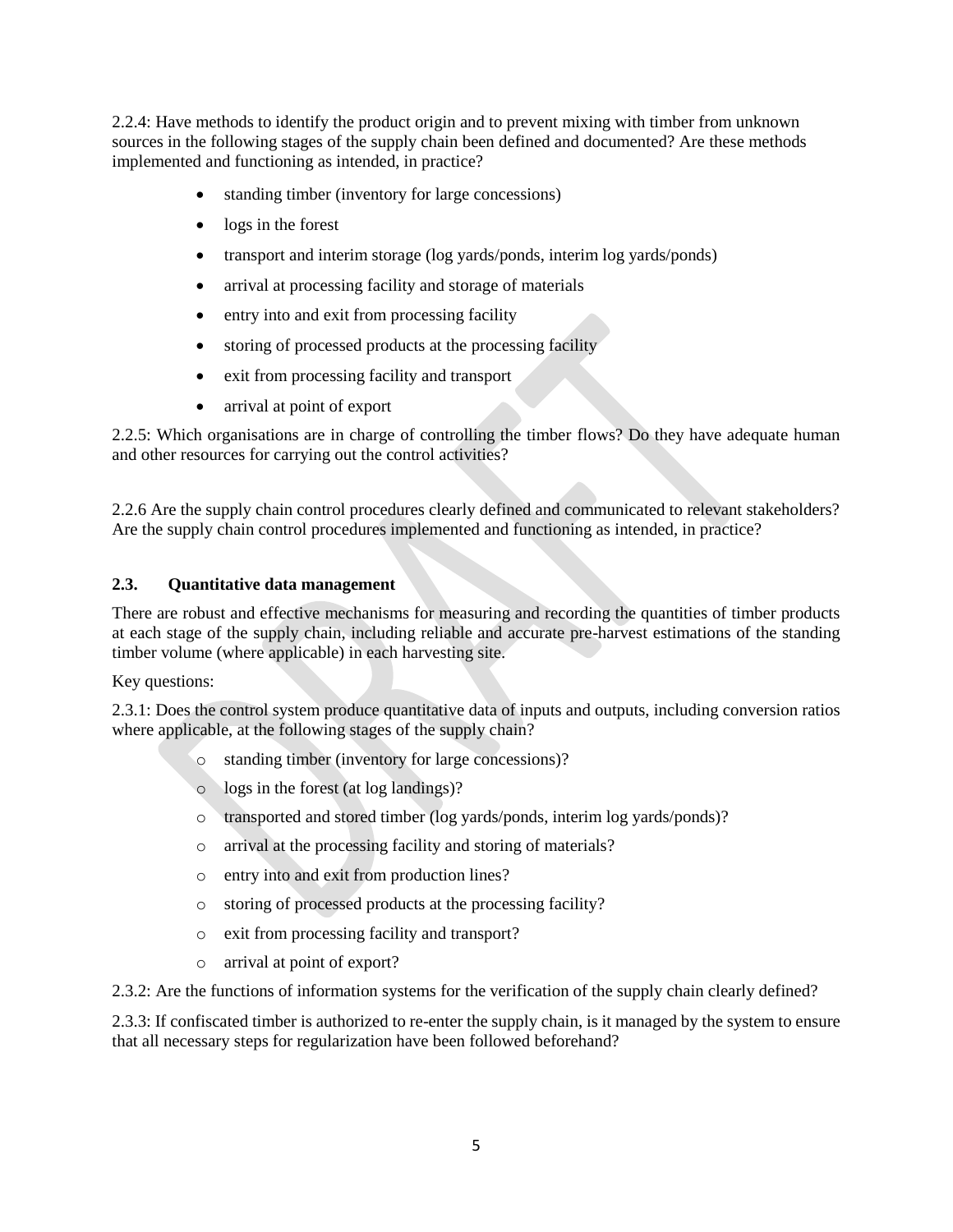2.3.4: Does the absence of an inventory of standing timber before harvesting from small concessions, State forests in conversion, Amerindian land and private lands constitute a real risk based on the possibility that unverified timber may enter into the supply chain? If yes, how is this risk being addressed? Is it being addressed effectively?

2.3.5: Which organisations are responsible for maintaining records of the quantitative data? Are they adequately resourced in terms of personnel and equipment? Are the organisations responsible for maintaining records on the quantitative data fulfilling their mandate and responsibilities?

2.3.6: Are all quantitative data recorded in a way that makes it possible to verify quantities with the prior and subsequent stages in the supply chain in a timely manner? Is the recorded data being used to verify quantities with the prior and subsequent stages?

2.3.7: What information on the supply chain control is made publicly available? How can stakeholders access this information?

# **2.4. Segregation of legally verified timber from timber of unknown sources**

Key Question:

2.4.1: What control measures are applied to ensure that verified and unverified materials are segregated throughout the supply chain? Are the control measures applied effectively?

# **2.5. Imported timber products**

There are adequate controls to ensure that imported timber products have been legally sourced.

Key Questions:

2.5.1: What evidence is required to demonstrate that imported timber products originate from trees harvested legally in the country of origin? Is this evidence provided consistently and correctly?

2.5.2: Where imported timber is used, can the country of harvest be identified on the FLEGT licence? Is country-of-harvest information being systematically included in the FLEGT licence?

# **2.6. Timber in transit**

There are adequate controls and procedures in place for managing timber products in transit. The system in place prevents transit timber from mixing with other sources of timber for manufacturing of processed products or sale.

Key Questions:

2.6.1: Are the procedures and controls in place for managing timber products in transit clear and adequate?

2.6.2: Are there established procedures ensuring that transit timber does not mix with other sources of timber for manufacturing of processed products or sale in Guyana?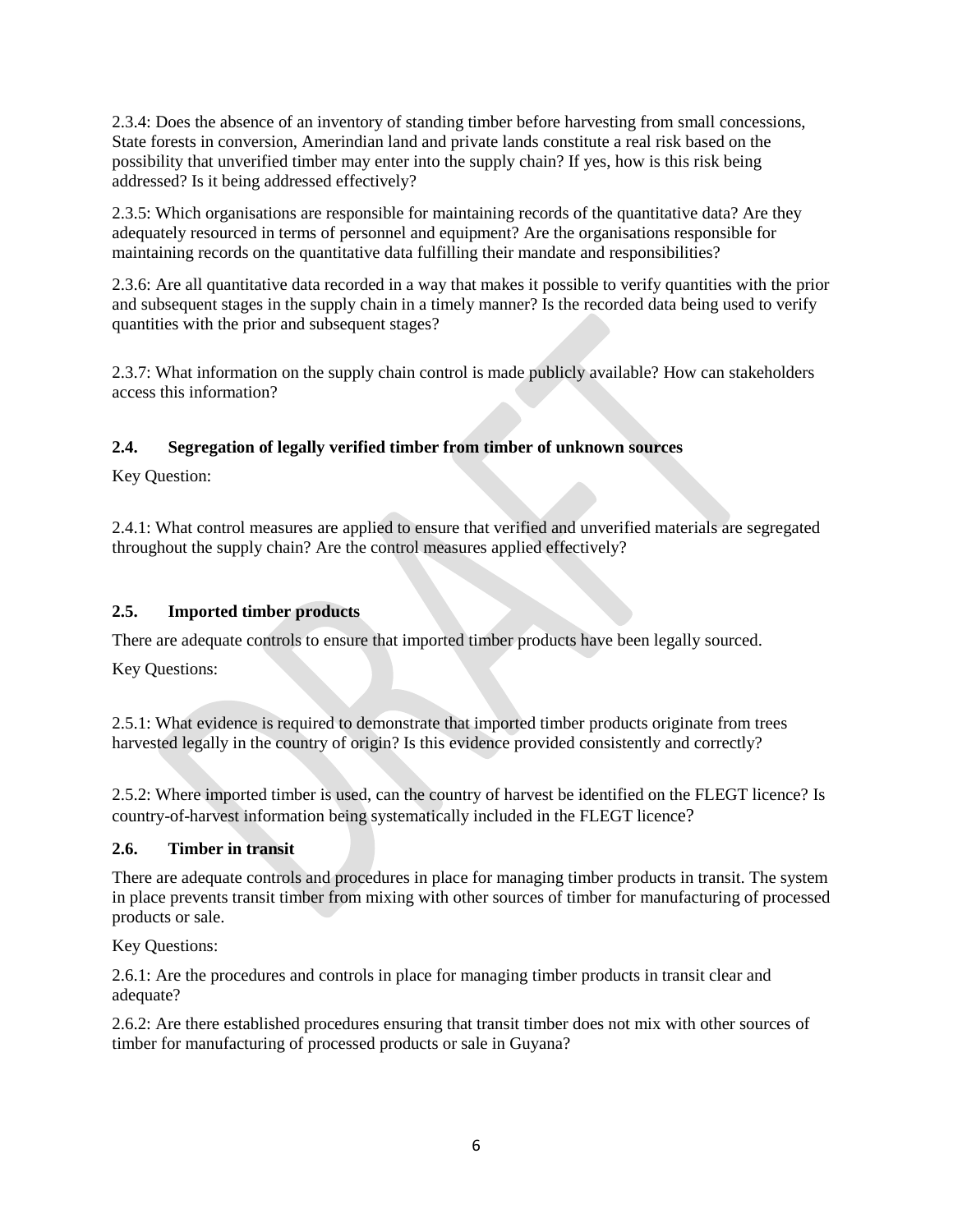2.6.3: Are the procedures and controls implemented and functioning effectively as intended? Are the procedures and controls effective in ensuring that transit timber does not mix with other sources of timber for manufacturing of processed products or sale in Guyana?

2.6.4: What records are kept to enable subsequent verification?

2.6.5: What information on timber products in transit is made publicly available? How can stakeholders access this information?

# **2.7. Confiscated timber products**

There are adequate procedures and controls in place to ensure confiscated timber products suspected to be in breach of Guyana's forest legislation regulations are dealt with appropriately before they enter the supply chain.

Key Questions:

2.7.1: Is there a clear definition of what constitutes confiscated timber?

2.7.2: Are procedures and controls for clearing confiscated timber for entry into the supply chain effective?

# **3. VERIFICATION PROCEDURES**

Verification provides adequate checks to ensure the legality of timber. It must be sufficiently robust and effective to ensure that any non-compliance with requirements, either in the forest or within the supply chain, is identified and prompt action is taken.

# **3.1. Organisation**

Verification is carried out by a Government or a third-party organisation that has adequate resources, management systems, skilled and trained personnel, as well as robust and effective mechanisms to control conflicts of interest.

Key Questions:

3.1.1: Has the Government appointed a verification body or bodies to undertake the verification tasks? Is the mandate (and associated responsibilities) clear and in the public domain?

3.1.2: Have the verification body or bodies' adequate resources for carrying out the verification of the legality? Resources include, but are not limited to: human, financial, logistics, IT, energy supply and connectivity.

- 3.1.3: Are the verification body or bodies operational to carry out their required verification tasks?
- 3.1.4: Are institutional roles and responsibilities clearly defined and functional?

3.1.5: Does the verification body have a fully documented management system that:

- ensures its personnel have the necessary competence and experience to carry out effective verification?
- applies internal control / supervision?
- includes mechanisms to control conflicts of interest?
- ensures transparency of the system?
- defines and applies verification methodology?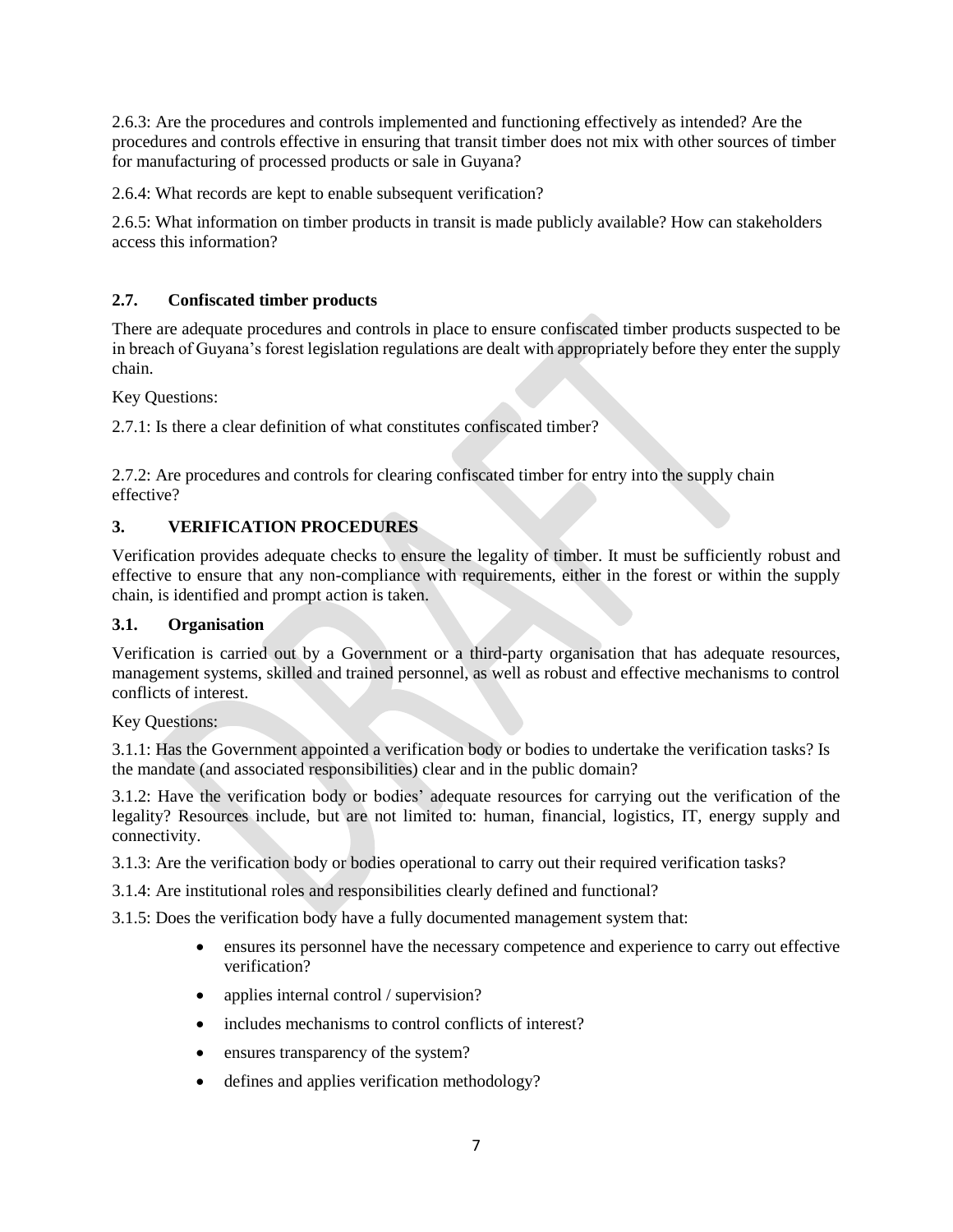#### **3.3. Verification with respect to the definition of legality**

There is a clear definition that sets out what has to be verified. The verification methodology is documented and ensures that the process is systematic, transparent, and evidence-based, carried out at a defined frequency and covers everything included within the definition.

Key Questions:

3.3.1: Does the verification methodology used by the verification bodies cover all elements of the legality definition and describe clearly how indicators are complied with?

3.3.2: Is the risk-based approach documented through comprehensive and practical procedures?

3.3.3: Is the risk-based approach contributing effectively to the Legality Definition-based verification?

3.3.4: Do the verification bodies:

- o check documentation, operating records and on-site operations (including through spot checks)?
- o collect information from external interested parties?
- o record their verification activities?

3.3.5: Are the verification results made publicly available? How can stakeholders access this information?

3.3.6: Are verification results clearly and unambiguously informing on the level of compliance of the indicator (Yes/No)?

#### **3.4. Verification of systems for controlling the integrity of the supply chain**

There is a clear scope of criteria and indicators to be verified which covers the entire supply chain. The verification methodology is documented, ensures that the process is systematic, transparent, evidencebased, carried out at regular intervals, covers all criteria and indicators within the scope, and includes regular and timely reconciliation of data between each stage in the chain.

Key Questions:

3.4.1: Does the verification methodology fully cover each stage of the supply chain controls? Is this clearly spelt out in the verification methodology?

3.4.2: What evidence is there to demonstrate application of verification of supply chain controls?

3.4.3: Which organisation is responsible for data reconciliation and verification? Do they have adequate resources for carrying out the data management activities? Resources include, but are not limited to: human, financial, logistics, IT, energy supply and connectivity.

3.4.4: Are there methods for assessing reconciliation between standing timber, harvested logs and timber entering the processing facility or point of export? If yes, are the methods effective in identifying where data does not correspond and allowing for follow-up and/or further investigation?

3.4.5: Are there methods to assess the coherence between inputs of raw materials and the outputs of processed products at sawmills and other plants? Do these methods include specification and periodic updating of the conversion ratios? If yes, are the methods effective in identifying incoherence between data flows, allowing for follow-up and/or further investigation?

3.4.6: Are the information systems and technologies applied for storing, verifying and recording data sufficient to ensure adequate verification?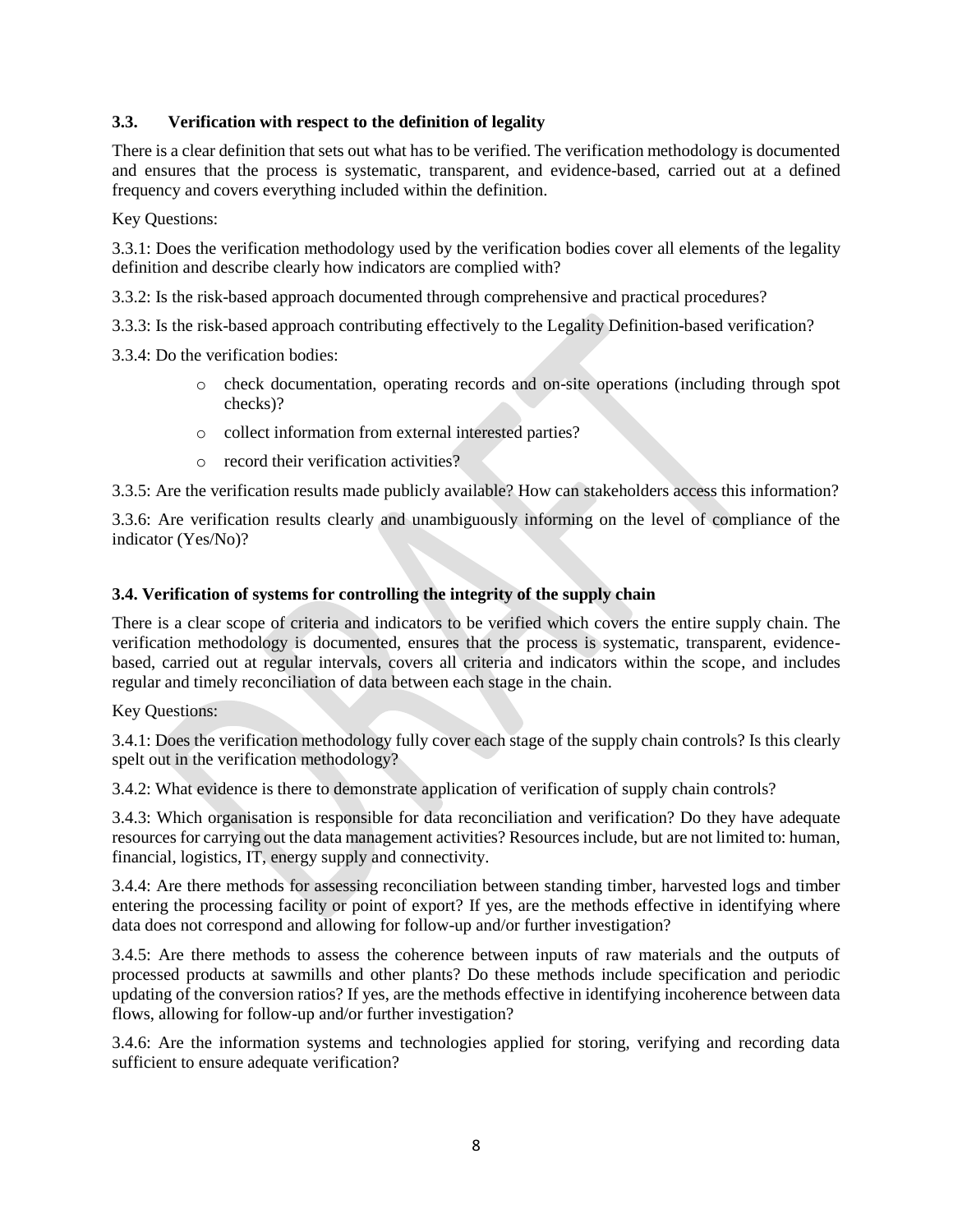3.4.7: Are there effective backup systems to ensure speedy and effective data recovery in the event of a major catastrophic event such as fire or system malfunction?

#### **3.5 Mechanisms for handling complaints**

There are adequate mechanisms for handling complaints and disputes that arise from the verification process.

Key Questions:

3.5.1: Do the verification bodies have a complaints mechanism that is available to all stakeholders?

3.5.2: Do the verification bodies have mechanisms in place to receive and respond to objections from stakeholders?

3.5.3: Do the verification bodies have mechanisms in place to receive and respond to infringements / breaches detected by Government officials?

3.5.4: Is it clear how complaints are received, documented, escalated (where necessary) and responded to?

#### **3.6. Mechanisms for dealing with non-compliance**

There are adequate mechanisms for dealing with cases of non-compliance identified during the verification process or brought forward through complaints and independent monitoring.

Key Questions:

3.6.1: Does the verification system define mechanisms for dealing with cases of non-compliance identified during the verification process or brought forward through complaints and independent monitoring? Is this mechanism effective?

3.6.2: Are there adequate records available on cases of non-compliance and of correction of the verification results, or on other actions taken? Is there also an evaluation of the effectiveness of such actions?

3.6.3: Have mechanisms been developed for handling cases of non-compliance and their consequences on FLEGT licensing and issuance of Export Certificates? Are these applied in practice?

3.6.4: What kind of information on cases of non-compliance goes into the public domain?

# **4. LICENSING OF EXPORTS AND SALE ON THE DOMESTIC MARKET**

A Licensing Authority for the overall responsibility for issuing FLEGT Licences and Export Certificates has been designated. FLEGT licences and Export Certificates are issued for individual shipments destined to the European Union. Export certificates only are issued for exports to non-European Union markets, and there are systems in place to verify the legality of timber products placed on the domestic market.

#### **4.1. Organisational set-up**

Key Questions:

4.1.1: Which body is assigned the responsibility of issuing FLEGT licences and Export Certificates?

4.1.2: Are there procedures in place for ensuring only legal timber enters the domestic market?

4.1.3: Are there controls in place to ensure the adequacy and effectiveness of these procedures?

4.1.4: Are the roles of the Licensing Authority and its personnel with regard to the issuance of FLEGT licences and Export Certificates clearly defined and publicly available?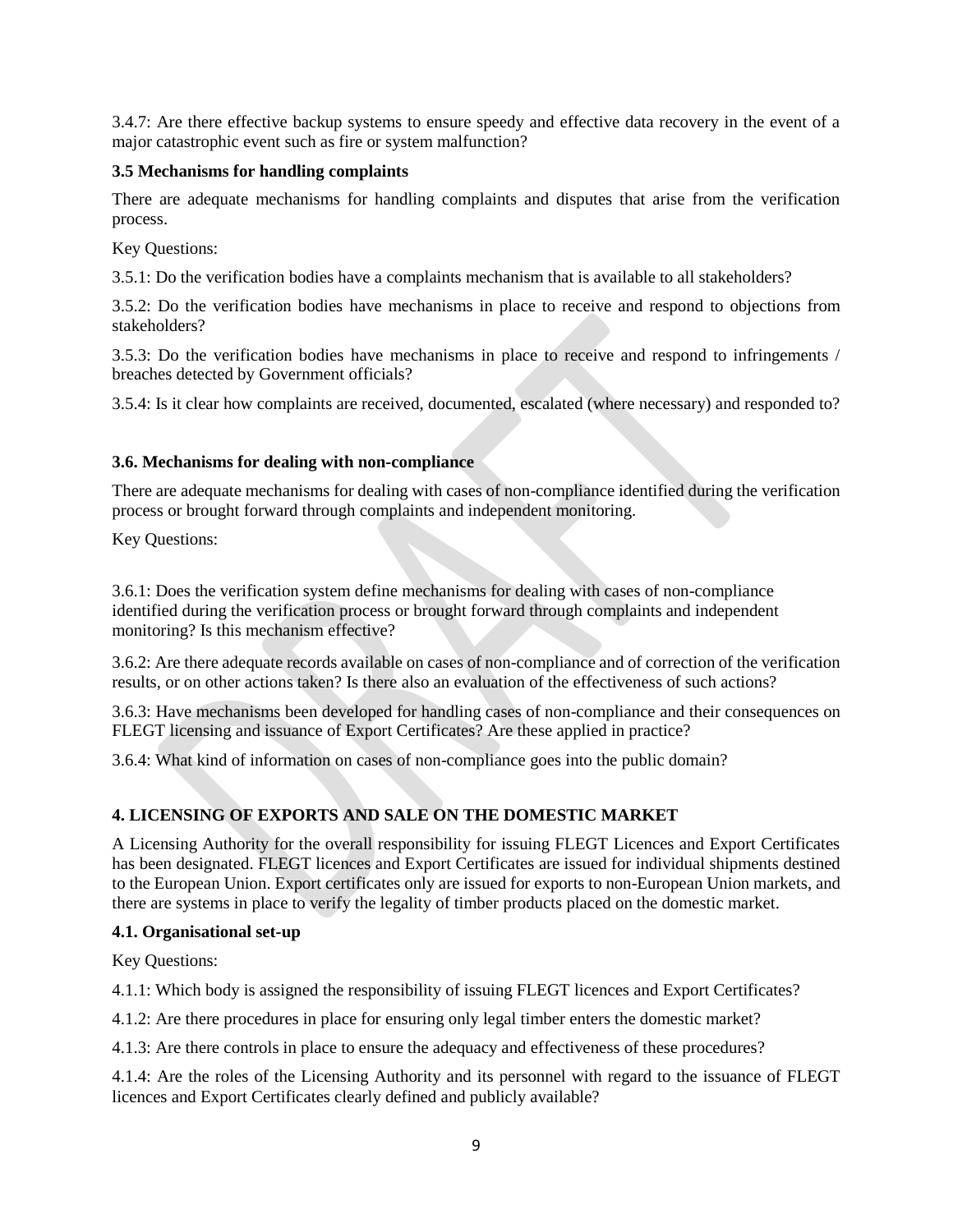4.1.5: Are the competence requirements defined and internal controls established for the personnel of the Licensing Authority?

4.1.6: Does the Licensing Authority have adequate resources for carrying out its task? Resources include, but are not limited to: human, financial, logistics, IT, energy supply and connectivity.

# **4.2. Issuance of FLEGT licences and Export Certificates**

Adequate arrangements have been made to issue FLEGT licences and Export Certificates.

Key Questions:

4.2.1: Do the FLEGT licences comply with the technical specifications contained in Annex IV?

4.2.2: Are the roles and responsibilities of the personnel of the Licensing Authority clearly defined and publicly available?

4.2.3: Are the procedures of the Licensing Authority applied effectively in practice? What evidence supports this conclusion?

4.2.4: Are there adequate records on issued FLEGT licences and Export Certificates? Are there adequate records in cases where FLEGT licences and Export Certificates were not issued due to non-compliance? Do the records clearly show the evidence on which the issuing of FLEGT licences and Export Certificates are based?

4.2.5: Is there a system in place to detect and identify counterfeit legal documents?

4.2.6: Is the system adequate in detecting counterfeit legal documents?

4.2.7: Does the Licensing Authority have adequate procedures to ensure that each shipment of timber meets the requirements of the legality definition and supply chain controls based on information from all the relevant Ministries and Government Agencies involved in the implementation of the GTLAS?

4.2.8: Have the requirements for issuing licences been clearly defined and communicated to exporters and to other concerned parties?

4.2.9: What kind of information on issued licences goes into the public domain? How can stakeholders access this information?

4.2.10: Has Guyana developed a numbering system for FLEGT licences that enables differentiation between FLEGT licences and Export Certificates? Has the Licensing Authority adhered to this numbering system?

4.2.11: Does the licensing system allow for the replacement of FLEGT licences in case the document is lost?

4.2.12: Does the licensing system allow for modification of the FLEGT licence in case of one or more of the following scenarios:

- the destination or consignee of the shipment changes or;
- the discrepancy between the actual volume/quantity of the shipment of timber and timber products to be exported exceeds 10%?

# **4.3. Queries on issued FLEGT licences**

There is an adequate mechanism in place for handling queries from competent authorities in the Union with regard to FLEGT licences, as set out in Annex III.

Key Questions: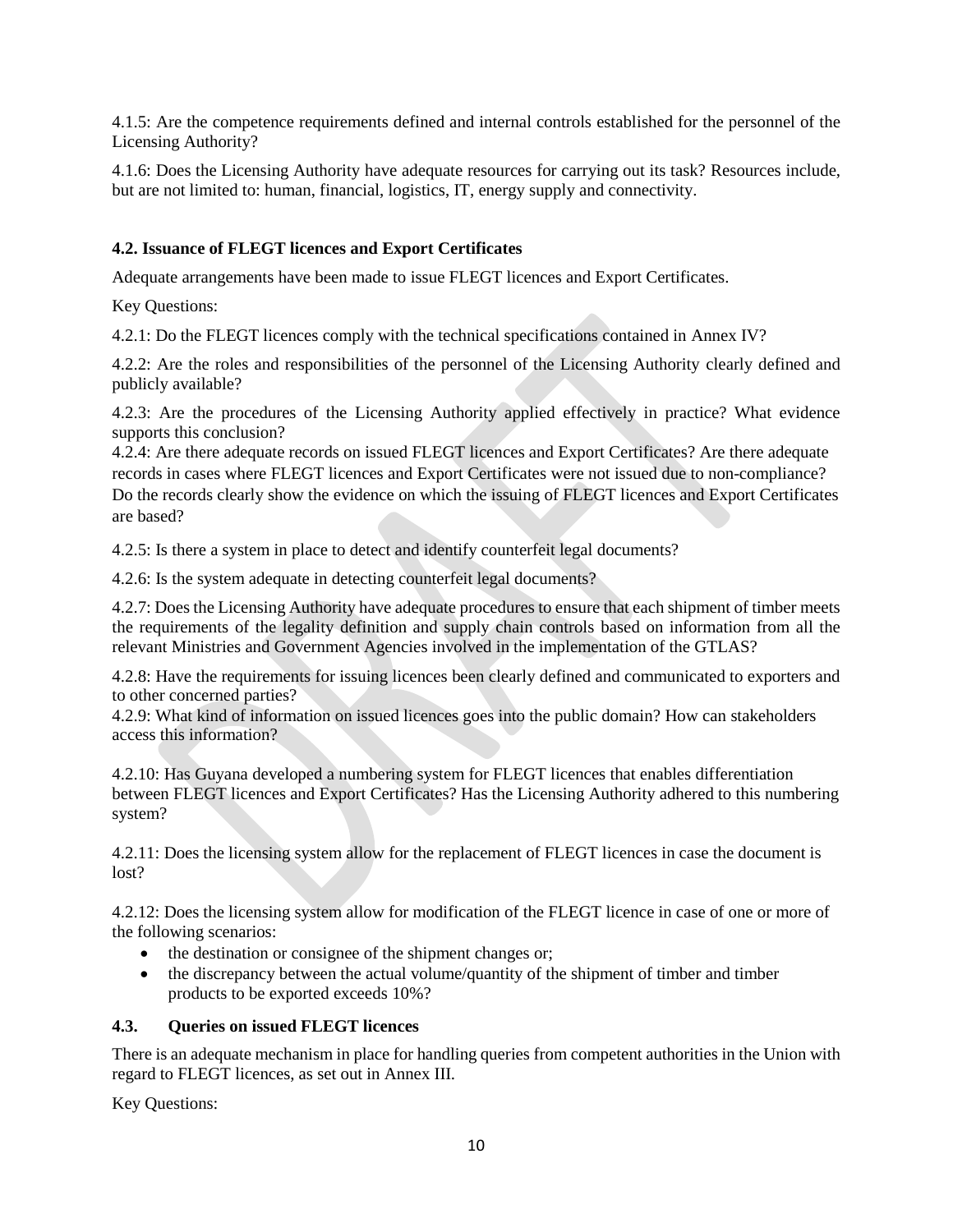4.3.1: Has a Licence Information function been assigned and established in the Licensing Authority, inter alia, to receive and respond to inquiries from the competent authorities in the Union and other parties?

4.3.2: Have clear communication procedures been established between the Licensing Authority and the competent authorities in the Union?

4.3.3: Are there communication channels for Guyanese or international stakeholders to inquire about issued FLEGT licences?

#### **4.4. Mechanism for handling relevant complaints and disputes**

There is an adequate mechanism for handling relevant complaints and disputes that arise from licensing. This mechanism makes it possible to deal with any complaint relating to the operation of the licensing scheme.

Key Questions:

4.4.1: Are there a mechanism and documented procedures for handling relevant complaints that are available to all stakeholders and are they effective?

4.4.2: Is it clear how complaints are received, documented, escalated (where necessary) and responded to?

# **5**. **RESPONSIBILITIES OF OTHER GOVERNMENT ORGANISATIONS**

The GFC, which has the official mandate of managing Guyana's national forest resources, is the coordinating agency for implementing this Agreement. It does this in collaboration with Ministries and Government Agencies that are involved in the implementation of the GTLAS and whose statutory mandates impact on the sustainable management of the country's forest resources.

Key Questions:

5.1.1.: Is there a mechanism in place, such as a Memorandum of Understanding (MoU) or other mechanisms, governing the roles and responsibilities of the other Ministries and Government Agencies in relation to the implementation of this Agreement?

5.1.2: Are these other Ministries and Government Agencies informed of their statutory responsibilities and do they understand them?

5.1.3: Do Ministries and Government Agencies have adequate resources to carry out their tasks outlined in this Agreement? Resources include, but are not limited to: human, financial, logistics, IT, energy supply and connectivity.

5.1.4: Is there a verification system in place to verify that these other Ministries and Government Agencies are undertaking their responsibilities under this Agreement adequately and effectively?

5.1.5: Is it clear how often are these verifications done? Are reports generated from these verifications and are they publicly available?

5.1.6: Is there a system in place to use the outcomes from these verifications to improve the GTLAS continually? Is the system in place working effectively?

# **6. THE INFORMATION SYSTEMS SUPPORTING GTLAS IMPLEMENTATION**

In the context of the implementation of the GTLAS, Guyana in partnership with the European Union, will implement a comprehensive upgrade of the Information and Communication Technologies (ICT) systems supporting the GTLAS, prior to issuing FLEGT licences and Export Certificates.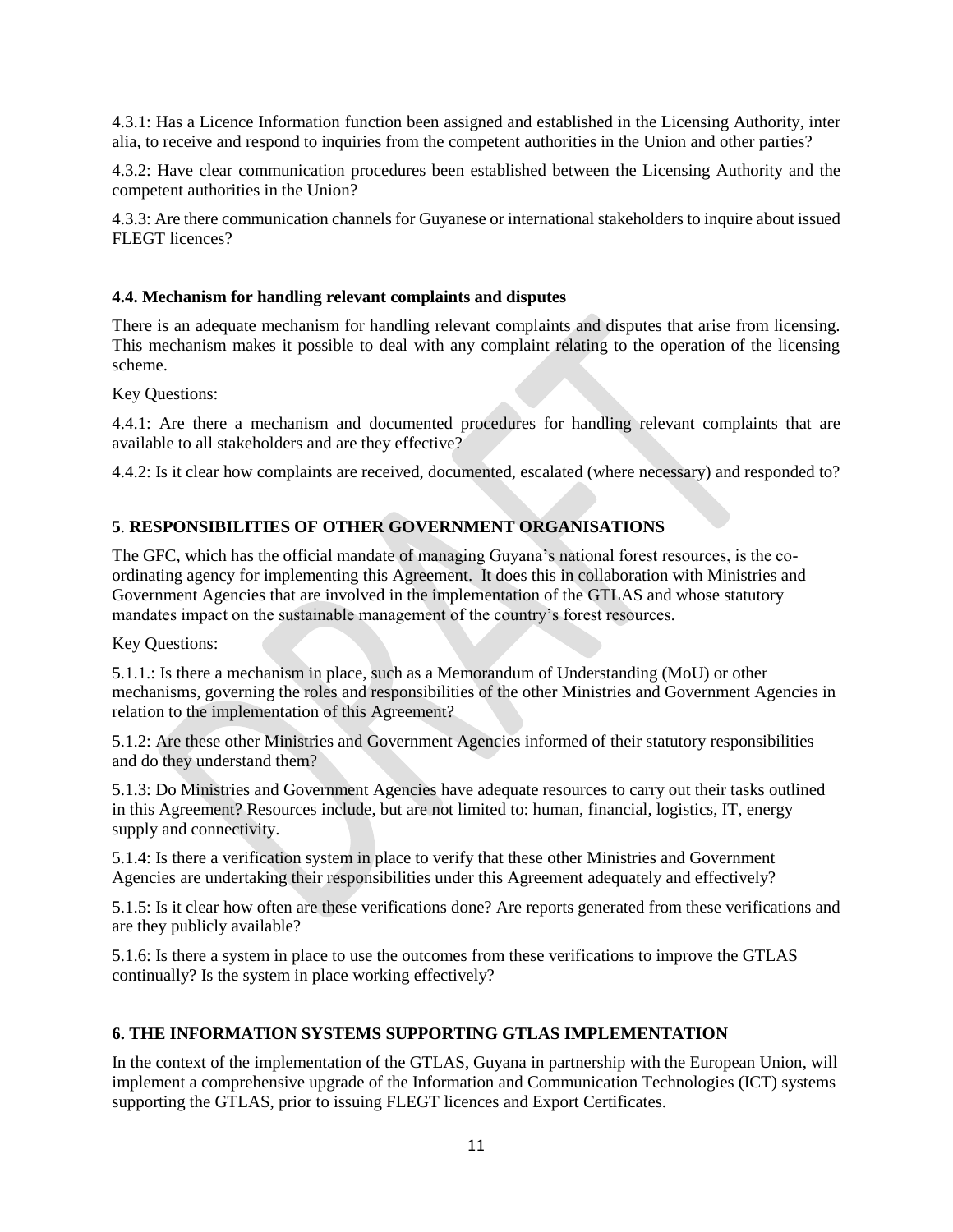In particular, ICT systems will be developed and implemented to enable near real time transmission and sharing of FSOs' data and information between the GFC and Ministries and Government Agencies involved in implementing this Agreement.

#### Key Questions

6.1.1: Does the ICT system allow connectivity (with effective encryption capability) for transmitting information between and among the GFC divisions and units, including between GFC Headquarters and the field stations, as well as among the field stations?

6.1.2: Does the ICT system supporting the implementation of the GTLAS allow near real time access and exchange of data and information between the GFC and the Ministries and Government Agencies involved in implementing this Agreement?

6.1.3: Do the other Ministries and Government Agencies have the capacity through staff training and equipment upgrade to facilitate free flow of communication (including data and information exchange) with the GFC?

# **7. INDEPENDENT AUDITOR**

The Independent Audit (IA) will be established before the operationalisation of the FLEGT Licensing Scheme. Its objective will be to identify any weaknesses in the GTLAS system, make recommendations for its improvement on a continuous basis, and thereby contribute to operation, credibility and efficiency of the GTLAS and this Agreement in general.

Key Questions:

7.1.1: Is the implementation of the Independent Audit in line with the ToRs in Annex VI?

7.1.2: Has the Government made the guidelines for the Independent Audit publicly available?

7.1.3: Do the guidelines provide clear requirements on the eligibility of organisations to perform Independent Audit functions to ensure impartiality and avoid conflicts of interest?

7.1.4: Do the guidelines provide procedures to access the information?

7.1.5: Can stakeholders access the information contained in Annex IX in practice?

7.1.6: Do the guidelines provide procedures for the submission of complaints as it relates to the GTLAS and other elements of the Agreement and for these to be made publicly available?

7.1.7: Have reporting and public disclosure provisions that apply to Independent Audit been clarified and established?

7.1.8: Does the Independent Audit methodology conform to best international practice suitable with ISO 19011, ISO 17021 or equivalent?

7.1.9: Does the JMRC provide a no objection for the selection of the Independent Audit, and Guyana contract the Independent Audit to undertake the verification tasks? Is the mandate (and associated responsibilities) clear and in the public domain?

7.1.10: Are institutional roles and responsibilities of Ministries and Government Agencies as identified in the GTLAS clearly defined and applied?

7.1.11: Does the Independent Audit have adequate resources for carrying out verification against the legality definition and the systems for controlling the timber supply chain?

7.1.12: Does the Independent Audit have a fully documented management system that: